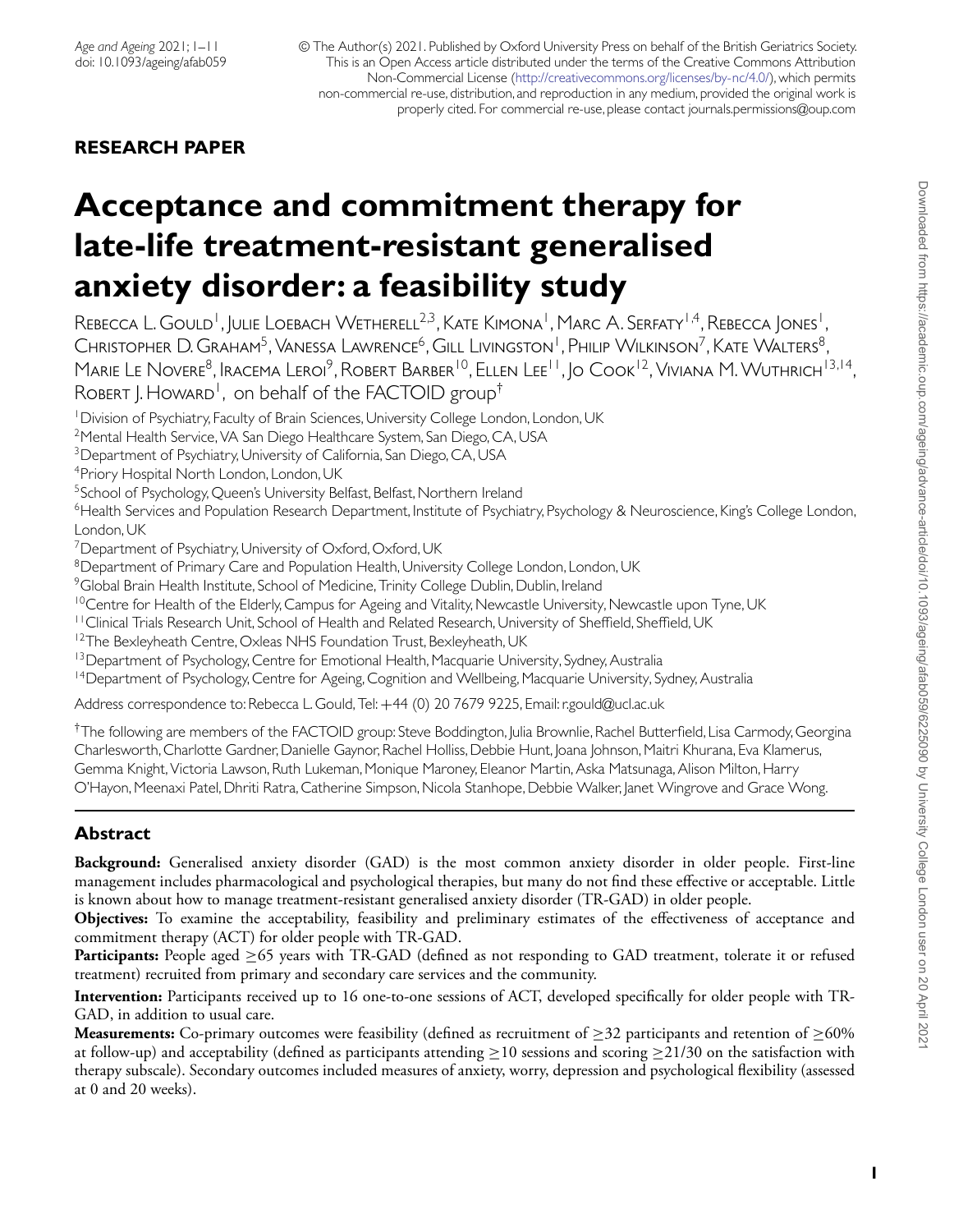**Results:** Thirty-seven participants were recruited, 30 (81%) were retained and 26 (70%) attended ≥10 sessions. A total of 18/30 (60%) participants scored  $\geq$  21/30 on the satisfaction with therapy subscale. There was preliminary evidence suggesting that ACT may improve anxiety, depression and psychological flexibility.

**Conclusions:** There was evidence of good feasibility and acceptability, although satisfaction with therapy scores suggested that further refinement of the intervention may be necessary. Results indicate that a larger-scale randomised controlled trial of ACT for TR-GAD is feasible and warranted.

**Keywords:** older people, generalised anxiety disorder, treatment-resistant, acceptance and commitment therapy, feasibility

#### **Key Points**

- There is a lack of evidence to guide the management of treatment-resistant GAD (TR-GAD) in older people.
- A psychological intervention based on acceptance and commitment therapy (ACT) was developed for older people with TR-GAD.
- ACT was feasible and acceptable to older people with TR-GAD, but further refinement of the intervention may be necessary.
- There was preliminary evidence of improvements in anxiety, depression and psychological flexibility, which is promising.
- Further research is needed to establish the clinical and cost-effectiveness of ACT for older people with TR-GAD.

## **Introduction**

Generalised anxiety disorder (GAD) is the most common anxiety disorder in older people, with an estimated prevalence of 1.2–11.2% [\[1\]](#page-9-0). It is characterised by excessive anxiety and worry, including feelings of fear, dread and uneasiness, experienced as being difficult to control, on more days than not for at least 6 months [\[2\]](#page-9-1). Other symptoms include restlessness or feeling on edge, fatigue, irritability, muscle tension and difficulties with concentrating and sleeping. It may persist for decades, with a mean symptom duration of 20–30 years [\[3\]](#page-9-2). It is associated with numerous negative outcomes in older people, including poorer health-related quality of life, increased disability and greater healthcare utilisation in comparison to non-anxious older people [\[4\]](#page-9-3). Comorbidity with other mood and personality disorders is common and is associated with poorer outcomes [\[5\]](#page-9-4).

First-line management of GAD includes pharmacotherapy (e.g. selective serotonin reuptake inhibitors) and psychotherapy (e.g. cognitive behavioural therapy (CBT) and applied relaxation). However, many older people with GAD find these treatments ineffective, lacking acceptability (e.g. due to side effects) or unable to produce a sustained benefit [\[6\]](#page-9-5), leaving clinicians uncertain as to how best to manage this condition. At present, there is a lack of evidence to guide the management of GAD that has not responded adequately to first-line pharmacological and psychological interventions (i.e. treatment-resistant GAD [TR-GAD] [\[7\]](#page-9-6)). For example, a previous systematic review was unable to identify any randomised controlled trial (RCT) or prospective comparative observational study of pharmacotherapy or psychotherapy for treatment-resistant anxiety in older people [\[8\]](#page-9-7).

Meta-analytic evidence of lower efficacy of CBT for GAD in older people compared to working-age adults [\[9\]](#page-9-8) suggests that an alternative form of psychological intervention may be required for managing TR-GAD in older people. One such alternative is acceptance and commitment therapy (ACT), an acceptance-based behaviour therapy [\[10\]](#page-9-9) with a strong evidence base in chronic pain [\[11\]](#page-9-10), and a growing evidence base in mental health conditions [\[12\]](#page-9-11). It aims to help people

**2**

(i) deal with uncomfortable thoughts, emotions and sensations; (ii) clarify what is important and meaningful to them in their lives (i.e. their values); and (iii) identify ways to best live their lives in accordance with their values, alongside their uncomfortable experiences. With its focus on increasing adaptive functioning and how best to live with uncomfortable thoughts, emotions and sensations (as opposed to challenging, changing or trying to eliminate them), ACT may be particularly appropriate for older people with TR-GAD who have not derived benefit from interventions focused directly on controlling such experiences [\[6\]](#page-9-5). Evidence that controlorientated strategies (e.g. trying to eliminate problems that cannot be solved) are detrimental to older people's wellbeing further supports this notion [\[13\]](#page-9-12). Another alternative is interpersonal psychotherapy, which focuses on reducing problematic mood by addressing interpersonal relationship issues [\[14\]](#page-9-13). Although such issues may be particularly relevant to older people, interpersonal psychotherapy may be less applicable to those with TR-GAD as it is subject to the arguments noted above.

To date, only one small study of ACT has been conducted in older people with GAD [\[15\]](#page-9-14). This preliminary RCT of ACT vs. CBT reported improvements in worry or anxiety and depression with both interventions, but higher treatment completion rates with ACT compared to CBT. Although results were promising, this study was limited by a small sample size  $(n = 16)$  and did not focus specifically on those with TR-GAD. Therefore, it is not known whether an approach that focuses on 'living with' rather than 'getting rid of' uncomfortable experiences is acceptable to older people with TR-GAD. Consequently, the aims of this study were to examine the acceptability and feasibility of ACT for older people with TR-GAD and to obtain preliminary estimates of potential effectiveness.

## **Methods**

All reporting is in accordance with the Consolidated Standards of Reporting Trials and Template for Intervention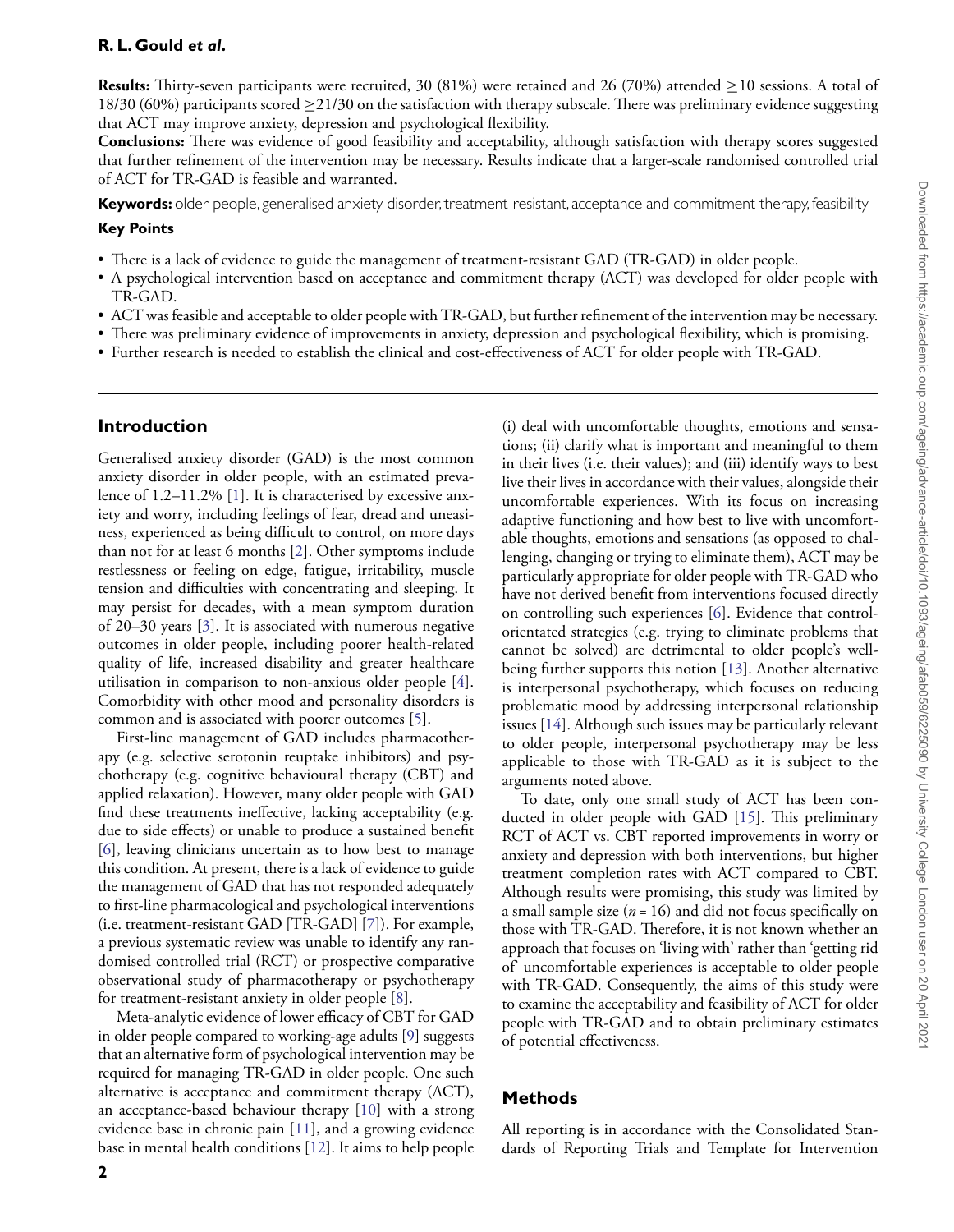Description and Replication guidelines (checklists are presented in Appendices 1 and 2, available in *Age and Ageing* online). Additional details about study methods are provided in Appendix 3, available in *Age and Ageing* online. Ethical approval was granted by the London-Camberwell St Giles Research Ethics Committee (17/LO/1314).

## **Design**

A pre-registered, uncontrolled, feasibility study (ISRCTN Registry ISRCTN12268776). An uncontrolled study rather than pilot RCT was conducted as specified by the commissioning funder.

# **Participants**

Participants were recruited from general practitioner (GP) practices, primary and secondary care services within London, UK, and the community. Eligible participants:

- (1) Were aged  $\geq$  65 years with a primary diagnosis of GAD as determined by the MINI International Neuropsychiatric Interview [\[16\]](#page-9-15) and the Structured Clinical Interview for diagnostic and statistical manual of mental disorders (DSM)-IV Axis II Disorders [\[17\]](#page-9-16);
- (2) Had failed to respond to first-line treatment (i.e. still experiencing moderate-to-severe GAD after 6 weeks of an age-appropriate dose of antidepressant medication or a course of individual psychotherapy [\[7\]](#page-9-6)), failed to tolerate this treatment, or previously refused it and remained symptomatic;
- (3) Were community living;
- (4) Had capacity to provide informed consent for participation;
- (5) Had sufficient English to understand study materials;
- (6) Had not participated in previous qualitative interviews [\[6\]](#page-9-5);
- (7) Had at least a 1 month interval between previous psychotherapy and engagement in ACT.

# **Procedure**

Potential participants were identified and approached about the study through local clinicians and research databases, list searches of GP electronic medical records and community leaflets and advertisements. Service users were pre-screened using the Generalised Anxiety Disorder-7 (GAD-7) [\[18\]](#page-9-17), and verbal consent for contact was sought from those scoring  $\geq$ 11 on this scale (i.e. at least moderate GAD). Participants who provided written informed consent and met eligibility criteria were invited to participate.

## **Intervention**

We used systematic, qualitative methods to develop and optimise the relevance, acceptability and feasibility of a manualised intervention for older people with TR-GAD [\[6\]](#page-9-5). The intervention comprised up to 16 one-to-one, face-toface sessions of ACT, with each session lasting up to 1 hour. Sessions were delivered in person within the GP practice,

outpatient clinic or participant's home, as soon as a therapist became available. The first 14 sessions were weekly, while the subsequent sessions were fortnightly in order to facilitate ending of the intervention. Each session was associated with a specific set of skills, metaphors, experiential exercises and home practice tasks. All participants received usual care in addition to ACT, comprising assessment, medication review and management within primary or secondary care. Therapists were qualified clinical psychologists, CBT therapists or counselling psychologists, with a minimum of 1 year's experience in delivering psychotherapy interventions. Therapists were provided with weekly telephone group supervision and consultation.

# **Treatment fidelity**

All therapy sessions were recorded using encrypted digital voice recorders. Ten percent of sessions were randomly selected (stratified by therapist, phase of intervention and phase of study recruitment) and assessed for treatment fidelity by independent ACT therapists using an adapted form of the ACT Treatment Integrity Coding Manual [\[19\]](#page-9-18).

# **Data collection**

A range of socio-demographic and clinical data were collected face-to-face at screening and baseline. Data collection was conducted face-to-face or via telephone at 20 week follow-up. Baseline assessments were completed in the 2 weeks prior to starting ACT.

# **Outcomes**

The primary outcomes were

- (i) Acceptability:
- (a) Participants attending  $\geq$  60% sessions (i.e.  $\geq$  10 sessions);
- (b) 'Satisfactory' ratings of therapy on the satisfaction with therapy subscale of the Satisfaction with Therapy and Therapist Scale-Revised [\[20\]](#page-9-19) at 20-week followup. There is no set definition of what constitutes 'satisfactory' and so we defined this as a total score of  $\geq$ 21/30.
- (ii) Feasibility:
	- (a) Recruitment of  $\geq 80\%$  of the target sample size  $(n = 40)$  in a 10-month recruitment period;
	- (b) Retention rate of  $\geq$  60% as measured by attendance at the follow-up assessment.

Three out of four of these *a priori* indicators of success needed to be met in order to demonstrate feasibility of the study.

Secondary acceptability and feasibility outcomes are listed in [Table 1.](#page-3-0) Mental health outcomes were Geriatric Anxiety Inventory (GAI) [\[21\]](#page-9-20), Penn State Worry Questionnaire (PSWQ) [\[22\]](#page-9-21), Geriatric Depression Scale-15 (GDS-15) [\[23\]](#page-9-22) and Acceptance and Action Questionnaire-II (AAQ-II) [\[24\]](#page-9-23).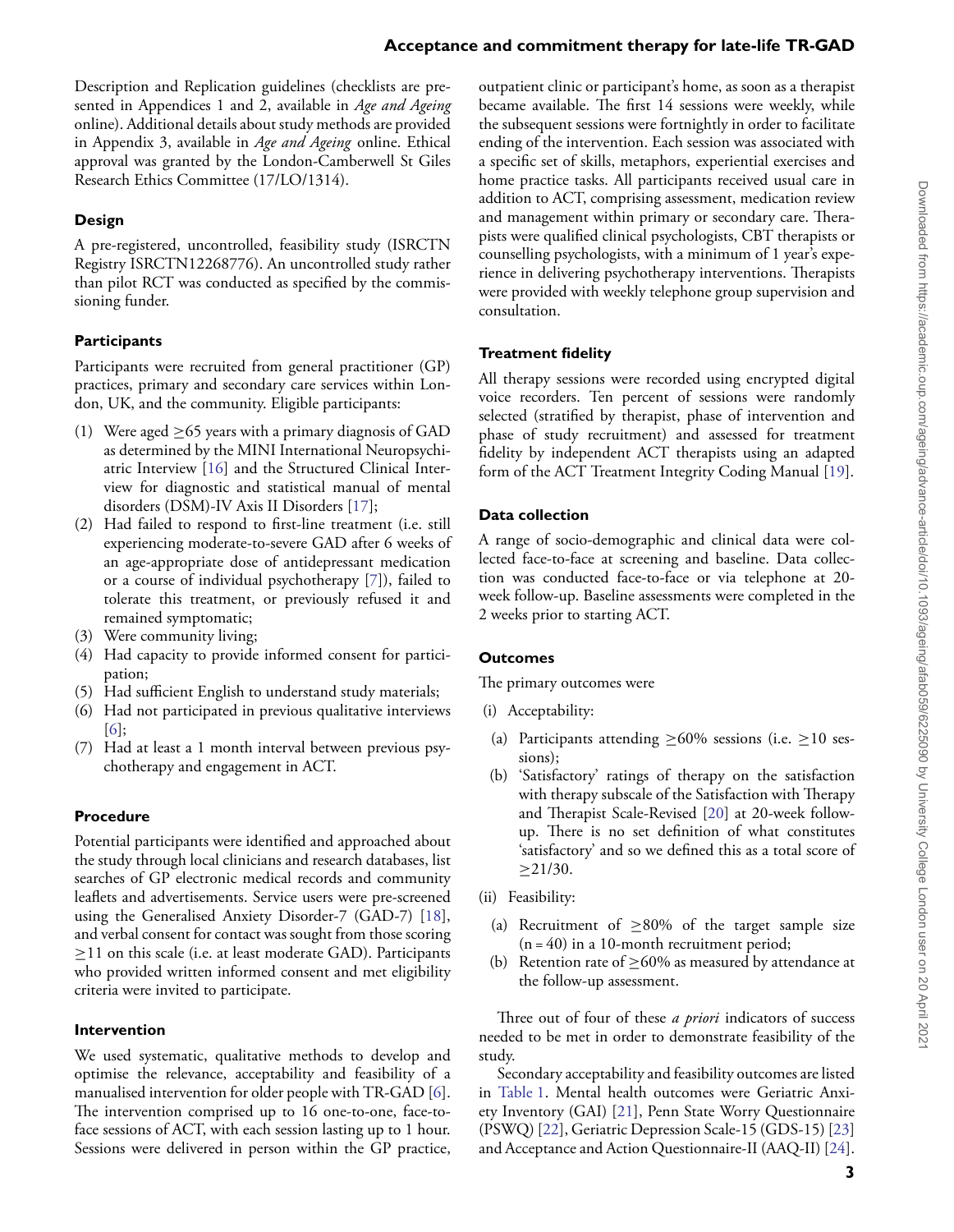<span id="page-3-0"></span>

| Secondary outcome measures                                   | Results                                                                                                                                                                                |
|--------------------------------------------------------------|----------------------------------------------------------------------------------------------------------------------------------------------------------------------------------------|
| Acceptability                                                |                                                                                                                                                                                        |
| Failures to recruit due to lack of acceptability             | No reports of eligible participants not being recruited due to dissatisfaction with<br>the intervention being offered.                                                                 |
| Participants dropped out due to lack of acceptability        | A low rate of loss to follow-up ( $n = 2$ ) and a low rate of withdrawal from the<br>intervention alone $(n = 2)$ due to dissatisfaction with the intervention.                        |
| CEQ after the first session of the intervention <sup>a</sup> | Adequate mean ratings of credibility (16.5, SD 5.0) and expectancy (14.5, SD<br>$5.0$ ).                                                                                               |
| Adverse or serious adverse events                            | A low rate of adverse or serious adverse events ( $n = 4$ and $n = 3$ , respectively), with<br>none deemed to be related to the intervention.                                          |
| Feasibility                                                  |                                                                                                                                                                                        |
| Eligible referrals                                           | The overall rate of conversion of referrals to eligible participants was 47%<br>$(38/81)$ .                                                                                            |
| Eligible participants recruited                              | The majority of eligible participants came from community mental health teams<br>$(n = 23, 61\%)$ , followed by Improving Access to Psychological Therapies services<br>$(n=9, 24\%).$ |
| Failures to recruit due to feasibility issues                | There was only one case of an eligible participant not being recruited for<br>feasibility-related reasons.                                                                             |
| Participants dropped out due to feasibility issues           | There was a relatively low rate of attrition due to feasibility-related reasons ( $n = 5$ ,<br>$14\%$ ).                                                                               |

CEQ = Credibility/Expectancy Questionnaire [\[43\]](#page-10-0). <sup>a</sup>Credibility and expectancy subscales ranged from 3 to 27, with higher scores indicating higher credibility/expectancy. Cost-related outcome measures were also collected but are reported elsewhere.

#### **Statistical analyses**

Categorical measures were summarised using frequencies and percentages, while continuous measures were summarised using means and standard deviations or medians and interquartile ranges for skewed distributions. Change scores across time (with accompanying 95% confidence intervals) were calculated for individuals who had observations at both baseline and 20-week follow-up, and then averaged across individuals. Change between baseline and 20-week followup was estimated using a linear mixed model with a random effect of participant to account for repeated measures from the same individual. Reliable Change Index (RCI) and Clinically Significant Change (CSC) scores were calculated using the Leeds Reliable Change Indicator calculator [\[25\]](#page-9-24) for any mental health outcome that showed statistical evidence of pre–post changes in linear mixed models.

#### **Sample size**

A sample size of 40 was chosen following conventional recommendations for feasibility studies [\[26\]](#page-9-25) and an estimated 12.5% loss to follow-up based on a preliminary study of ACT in older people with GAD [\[15\]](#page-9-14).

## **Results**

#### **Study flow and baseline characteristics**

Eighty-one potential participants were referred from 2 January 2018 to 31 October 2018, and 20-week follow-ups were conducted between 8 June 2018 and 24 April 2019. Thirty-seven eligible participants consented to participate in the study: 7 (19%) were lost to follow-up (see [Figure 1\)](#page-4-0). Data

**4**

were collected from 92% (*n* = 34) of participants at baseline and 81%  $(n=30)$  of participants at 20-week follow-up. Baseline characteristics are described in [Table 2.](#page-5-0)

#### **Session attendance**

The mean waiting time for therapy was 10.2 weeks (SD 8.8). Twenty-two participants (59%) attended 16 sessions, with 26 (70%) attending  $\geq$  10 sessions. The mean number of sessions completed by the 20-week follow-up was 12.1 (SD 3.6). Although only one participant (3%) had attended 16 sessions by this point, 24 participants (65%) had attended at least 10 sessions. For ethical reasons, participants continued receiving therapy beyond the 20-week follow-up, if they had not received up to 16 sessions by this point. The number of weeks taken to receive up to 16 sessions ranged from 6 to 35 weeks (excluding withdrawals from the intervention or study).

#### **Primary outcomes**

The recruitment rate of 93% (37/40) and retention rate of 81% (30/37) exceeded the set targets. Seventy percent (26/37) of participants attended  $\geq$  60% sessions (i.e.  $\geq$  10 sessions). Sixty percent (18/30) of participants scored  $\geq$ 21/30 on the satisfaction with therapy subscale, although 80% (24/30) were still undergoing the intervention at the 20-week follow-up.

#### **Secondary outcomes**

[Table 1](#page-3-0) displays the results of secondary acceptability and feasibility outcomes. With respect to mental health outcomes, there was a two-point reduction between baseline and 20-week follow-up for both anxiety (GAI: −2.30; 95% CI: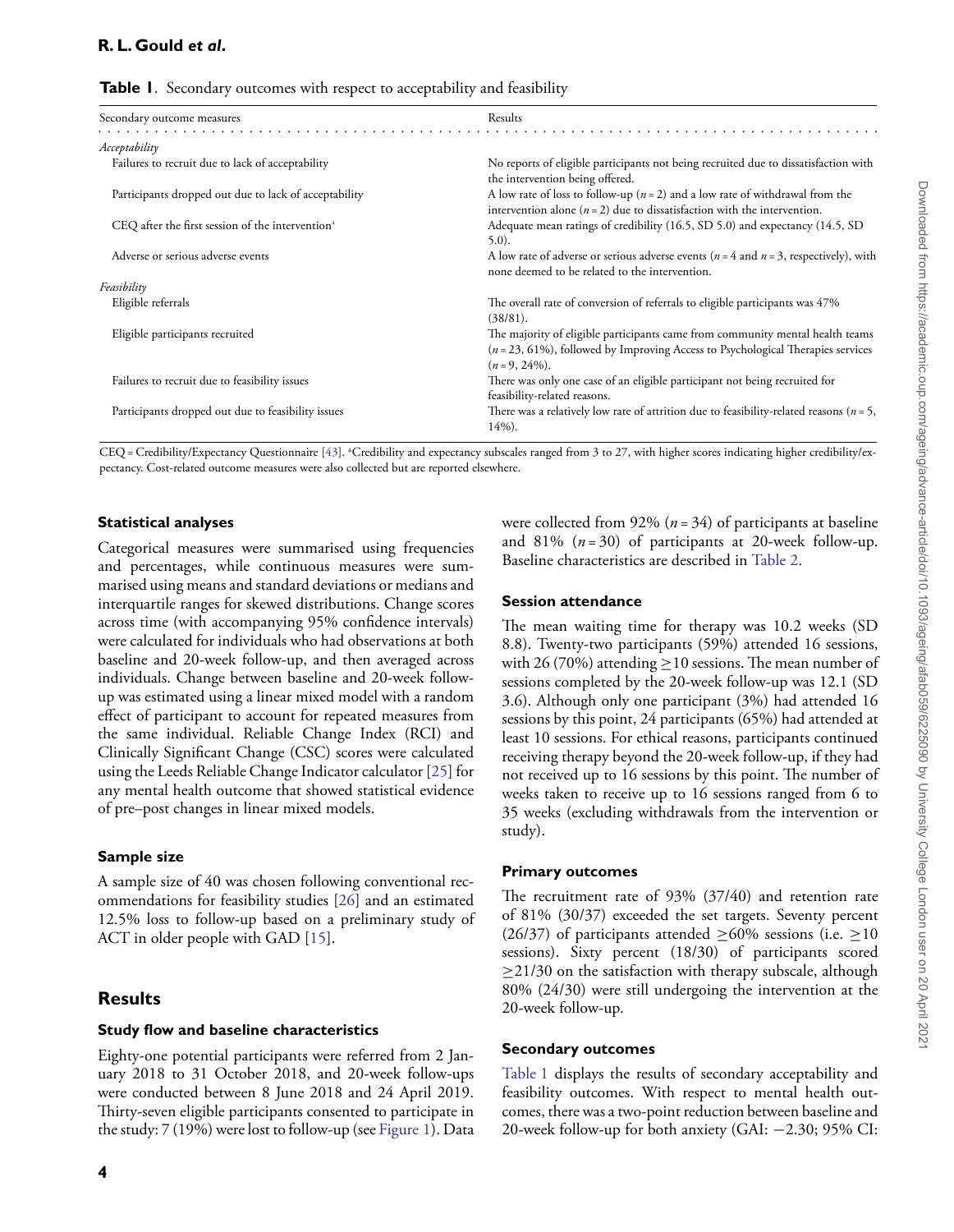

<span id="page-4-0"></span>**Figure 1**. Summary of recruitment and follow-up of participants in the study.

−3.83 to −0.76) and depression (GDS-15: −2.04; 95% CI:  $-3.31$  to  $-0.77$ ) in the linear mixed model analysis (see [Table 3\)](#page-7-0). There was also a three-point reduction in psychological inflexibility (AAQ-II: −3.93; 95% CI: −7.16 to  $-0.70$ ).

Data used to calculate RCI and CSC scores for the GAI, GDS-15 and AAQ-II are outlined in Appendix 3, available in *Age and Ageing* online. As shown in [Table 4,](#page-7-1) 45% of participants (13/29) showed a reliable improvement in scores on the GAI at 20-week follow-up, with six (21%) of these also meeting the criterion for clinically significant change (i.e. scored below the clinical cut-off). For both the GDS-15 and the AAQ-II, 24% (7/29) showed a reliable improvement in scores at 20-week follow-up, with five (17%) and four (14%) of these, respectively, also meeting the criterion for clinically significant change. Very few participants showed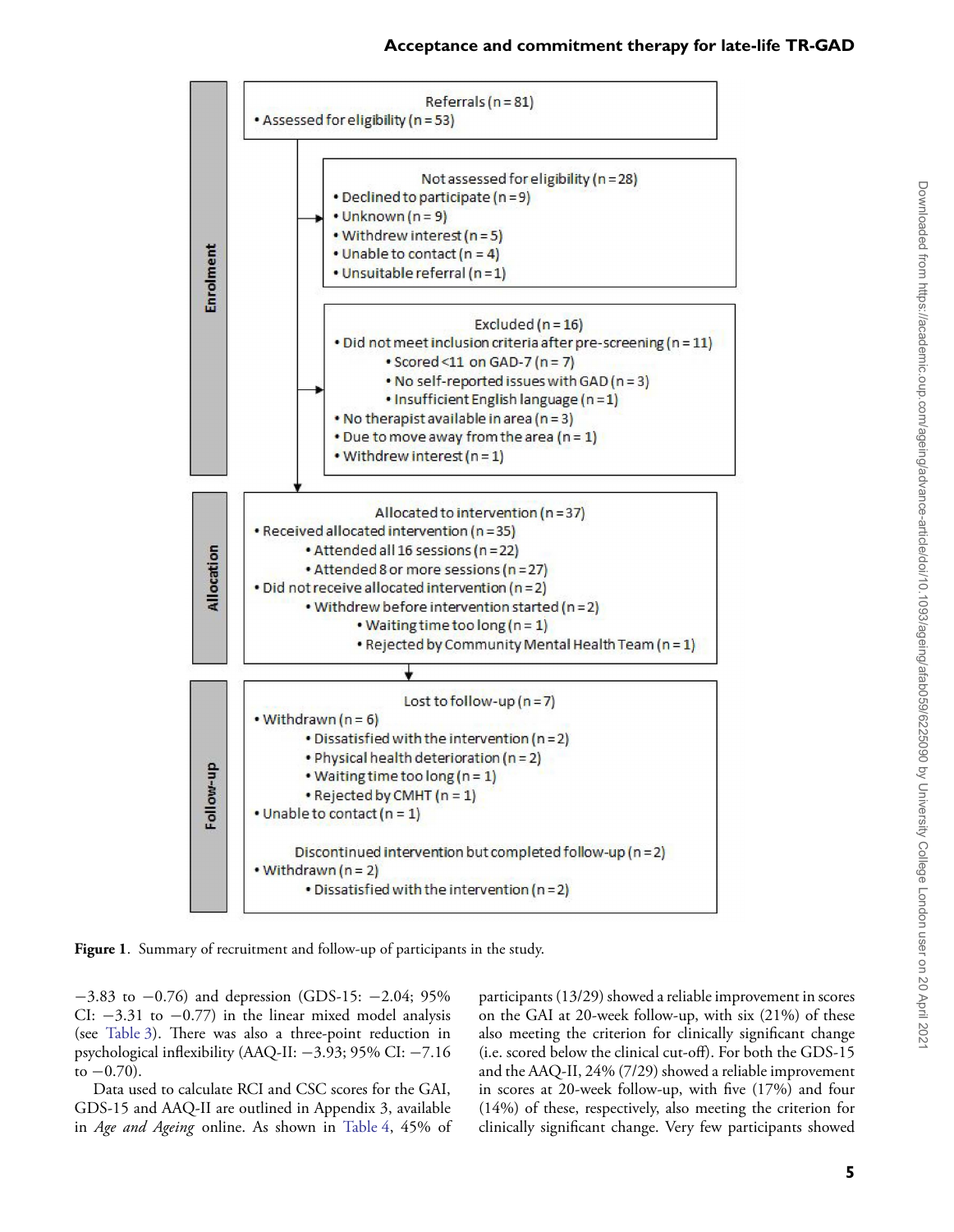<span id="page-5-0"></span>**Table 2**. Demographic and clinical characteristics for all participants (*n* = 37)

| Variable                                                                                        | $N$ (missing $N$ , %) | Mean (SD), median (IQR) or $N$ (%) |
|-------------------------------------------------------------------------------------------------|-----------------------|------------------------------------|
| Mean age (years)                                                                                | $37(0, 0\%)$          | 74.8 (6.3)                         |
| Sex                                                                                             | 37 (0, 0%)            |                                    |
| Female                                                                                          |                       | 30 (81%)                           |
| Male                                                                                            |                       | 7(19%)                             |
| Ethnicity                                                                                       | $37(0, 0\%)$          |                                    |
| Asian/Asian British<br>Black/Black British                                                      |                       | 1(3%)<br>1(3%)                     |
| Mixed                                                                                           |                       | 1(3%)                              |
| White/White British                                                                             |                       | 32 (86%)                           |
| Other                                                                                           |                       | 2(5%)                              |
| Marital status                                                                                  | 37 (0, 0%)            |                                    |
| Married                                                                                         |                       | 14 (38%)                           |
| Divorced                                                                                        |                       | 8 (22%)                            |
| Single                                                                                          |                       | 3(8%)                              |
| Co-habiting                                                                                     |                       | 1(3%)                              |
| Widowed                                                                                         |                       | 8 (22%)                            |
| Separated                                                                                       |                       | 3(8%)                              |
| Mean years of education                                                                         | 37 (0, 0%)            | 10.2(2.9)                          |
| Highest educational qualification                                                               | $37(0, 0\%)$          |                                    |
| Post-graduate university qualification (e.g. Masters)<br>University qualification (e.g. Degree) |                       | 1(3%)<br>5(14%)                    |
| College qualification (e.g. A level/Baccalaureate)                                              |                       | $4(11\%)$                          |
| High school qualification (e.g. O level/GCSE/GCE)                                               |                       | 3(8%)                              |
| High school leaving certificate                                                                 |                       | 3(8%)                              |
| No educational qualifications                                                                   |                       | 15(41%)                            |
| Unclear                                                                                         |                       | 6(16%)                             |
| Employment status                                                                               | $37(0, 0\%)$          |                                    |
| Paid work                                                                                       |                       | 2(5%)                              |
| Voluntary work                                                                                  |                       | 6(16%)                             |
| Retired                                                                                         |                       | 28 (76%)                           |
| Other                                                                                           |                       | 1(3%)                              |
| Mean GAD-7 total score (possible range $0-21$ ) <sup>a</sup>                                    | 37 (0, 0%)            | 15.2(2.7)                          |
| GAD-7 severity classification                                                                   | $37(0, 0\%)$          |                                    |
| Moderate (possible range 11-15)                                                                 |                       | 22 (60%)                           |
| Severe (possible range 16-21)                                                                   | 37 (0, 0%)            | 15(41%)                            |
| Duration of current difficulties with worrying (years)<br>$\leq$ 1                              |                       | 3(8%)                              |
| $1 - 5$                                                                                         |                       | 13 (35%)                           |
| $6 - 10$                                                                                        |                       | 3(8%)                              |
| $11 - 20$                                                                                       |                       | $4(11\%)$                          |
| $21 - 30$                                                                                       |                       | 1(3%)                              |
| >30                                                                                             |                       | 13 (35%)                           |
| No. of participants meeting MINI diagnostic criteria                                            | $37(0, 0\%)$          |                                    |
| <b>GAD</b>                                                                                      |                       | 37 (100%)                          |
| Major depressive episode without melancholic features                                           |                       | 8 (22%)                            |
| Major depressive episode with melancholic features                                              |                       | 13 (35%)                           |
| Mood disorder with psychotic features                                                           |                       | 2(5%)                              |
| Panic disorder                                                                                  |                       | 3(8%)                              |
| Panic with agoraphobia<br>Agoraphobia                                                           |                       | $4(11\%)$<br>7(19%)                |
| Social phobia                                                                                   |                       | 8 (22%)                            |
| Dysthymia                                                                                       |                       | 3(8%)                              |
| OCD                                                                                             |                       | 3(8%)                              |
| <b>PTSD</b>                                                                                     |                       | $4(11\%)$                          |
| Psychotic disorders                                                                             |                       | $0(0\%)$                           |
| Manic episode                                                                                   |                       | $0(0\%)$                           |
| Alcohol dependence                                                                              |                       | 1(3%)                              |
| Substance abuse                                                                                 |                       | $0(0\%)$                           |
| No. of participants with $\geq$ 1 comorbid mental health disorder on the MINI                   | 37 (0, 0%)            | 30 (81%)                           |
| Mean no. of mental health comorbidities on the MINI                                             | $37(0, 0\%)$          | 1.5(1.1)                           |
| Current use of $>14$ units of alcohol per week                                                  |                       |                                    |
| Yes                                                                                             |                       | 3(8%)                              |
| No                                                                                              |                       | 31 (84%)                           |

*Continued*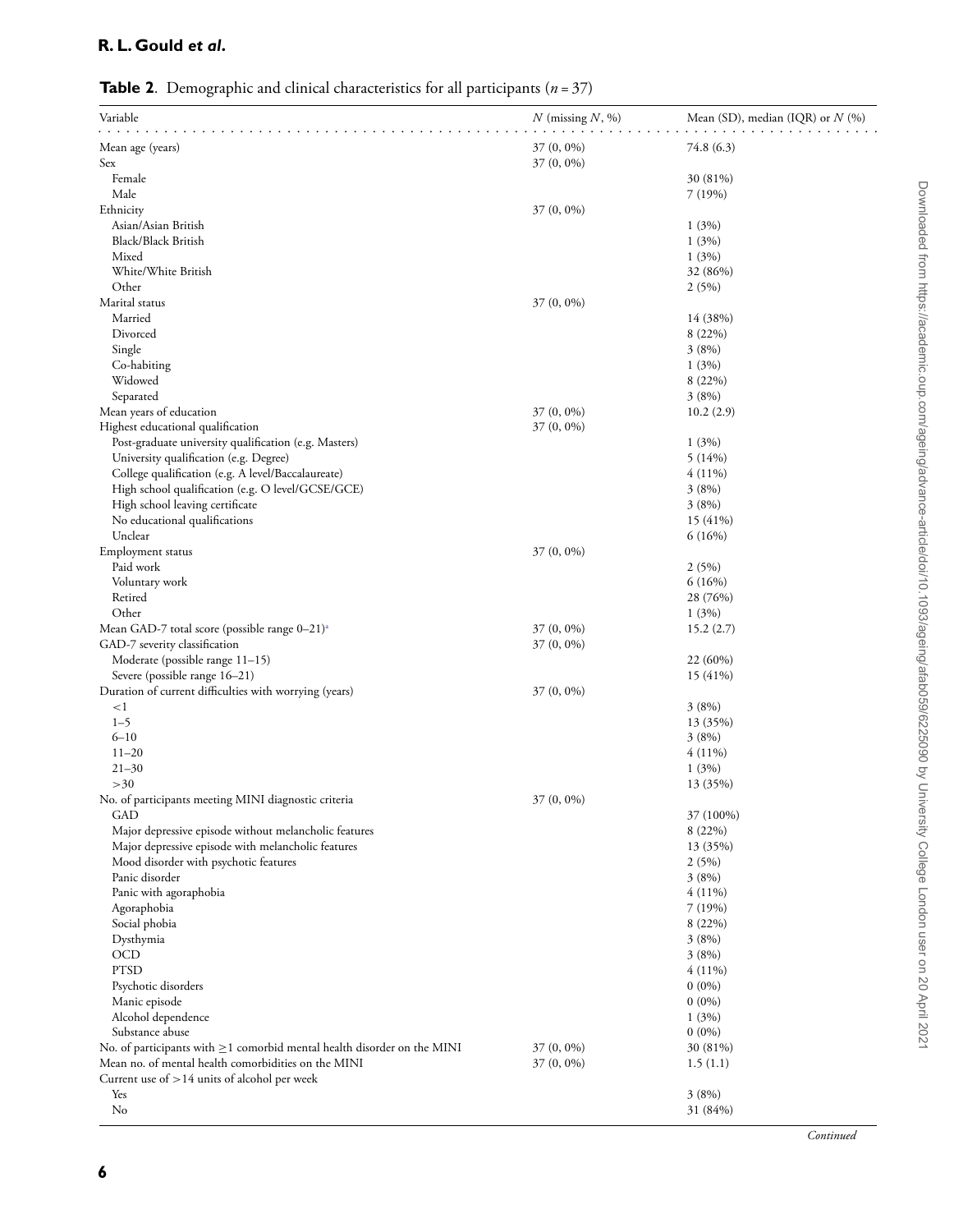## **Table 2**. Continued

| Variable                                                                               | $N$ (missing $N$ , %) | Mean (SD), median (IQR) or $N$ (%) |
|----------------------------------------------------------------------------------------|-----------------------|------------------------------------|
| Unclear                                                                                |                       | 3(8%)                              |
| Current suicidal ideation without active intent <sup>b</sup>                           | $37(0, 0\%)$          |                                    |
| Yes                                                                                    |                       | 27 (73%)                           |
| No                                                                                     |                       | 10(27%)                            |
| History of suicide attempt or self-harm                                                | 37 (0, 0%)            |                                    |
| Yes                                                                                    |                       | $11(30\%)$                         |
| No                                                                                     |                       | 26 (70%)                           |
| No. of participants meeting screening criteria for DSM-V Axis II personality disorders | 37 (0, 0%)            |                                    |
| Avoidant                                                                               |                       | 3(8%)                              |
| Obsessive compulsive                                                                   |                       | 3(8%)                              |
| Borderline                                                                             |                       | 2(5%)                              |
| Dependent                                                                              |                       | 1(3%)                              |
| Current psychotropic medication                                                        | 37 (0, 0%)            |                                    |
| Yes                                                                                    |                       | 27 (73%)                           |
| No                                                                                     |                       | 10(27%)                            |
| Mean no. of psychotropic medications at assessment                                     | $37(0, 0\%)$          | 1.4(1.2)                           |
| No. of participants with changes to psychotropic medication within 2 months of         | 37 (0, 0%)            | 5(14%)                             |
| assessment                                                                             |                       |                                    |
| Previous pharmacotherapy                                                               | 37 (0, 0%)            |                                    |
| Yes                                                                                    |                       | 29 (78%)                           |
| No                                                                                     |                       | 8(22%)                             |
| Median no. of different types or episodes of previous pharmacotherapy (tried or        | $37(0, 0\%)$          | $1.0(1.0-2.0)$                     |
| declined)                                                                              |                       |                                    |
| Previous psychological therapy                                                         | $37(0, 0\%)$          |                                    |
| Yes                                                                                    |                       | 31 (84%)                           |
| No                                                                                     |                       | 6(16%)                             |
| Mean no. of different types or episodes of previous psychological therapy (tried or    | $37(0, 0\%)$          | 1.7(1.2)                           |
| declined)                                                                              |                       |                                    |
| Mean SMMSE total score (possible range $0-30$ ) <sup>c</sup>                           | $37(0, 0\%)$          | 28.4(1.5)                          |
| Cumulative Illness Rating Scale for Geriatrics                                         | 37 (0, 0%)            |                                    |
| Mean total no. of endorsed categories (possible range $0-14$ ) <sup>d</sup>            |                       | 4.7(2.1)                           |
| Mean total score (possible range 0-56) <sup>d</sup>                                    |                       | 10.4(5.0)                          |
| Mean Severity Index <sup>e</sup>                                                       |                       | 2.1(0.7)                           |
| Mean no. of level 3 severity categories (possible range $0-14$ ) <sup>f</sup>          |                       | 1.7(1.3)                           |
| Mean no. of level 4 severity categories (possible range 0-14) <sup>8</sup>             |                       | 0.2(0.4)                           |

MINI = Mini International Psychiatric Inventory. SMMSE = Standardised Mini-Mental State Examination [\[44\]](#page-10-1). \*Higher scores indicate greater severity of GAD. <sup>b</sup>Potential participants were not eligible to take part in the study if they were expressing suicidal ideation with active intent at screening. <sup>c</sup>Higher scores indicate better global cognition. <sup>d</sup>Higher scores indicate poorer health in 14 categories (e.g. vascular, neurological and psychiatric illness). °Severity Index = Total score/Total no. of endorsed categories on the Cumulative Illness Rating Scale for Geriatrics [\[38\]](#page-10-2). <sup>f</sup> Level 3 severity = severe, constant significant disability or 'uncontrollable' chronic problems. <sup>g</sup> Level 4 severity = extremely severe, immediate treatment required, end organ failure or severe impairment in function.

reliable or clinically significant deterioration on the GAI, GDS-15 and AAQ-II.

#### **Treatment integrity**

High rates of overall adherence to the manual (mean score of 4.2/5, SD 0.8) and overall ACT competence of therapists (mean score of 4.1/5, SD 0.8) were observed using the ACT Treatment Integrity Coding Manual. Crucially, there was no evidence of ACT-inconsistent items in the rated sessions nor reports of ACT-inconsistent deviations from the manual.

## **Discussion**

This study showed that it is feasible to recruit and retain older people with TR-GAD in a study of ACT with a 20-week follow-up. Three out of four indicators of success

were met. Excellent feasibility in terms of recruitment and retention, and good acceptability in terms of session attendance were found, which was further supported by secondary outcomes. However, the percentage of participants who were satisfied with therapy was only adequate (60%). Finally, although the study was not powered to examine clinical effectiveness, there was preliminary evidence of improvements in scores on the GAI, GDS-15 and AAQ-II from baseline to 20-week follow-up. Furthermore, reliable changes in scores were found in almost half (45%) of participants on the GAI. This is promising, given that participants were recruited on the basis of having a treatment-resistant disorder, and ACT, with its focus on 'living better' rather than 'feeling better', is not primarily aimed at symptomatic reduction.

Satisfaction with therapy may have been lower than wished for numerous reasons. First, 80% of participants had not finished receiving therapy at the time of the 20-week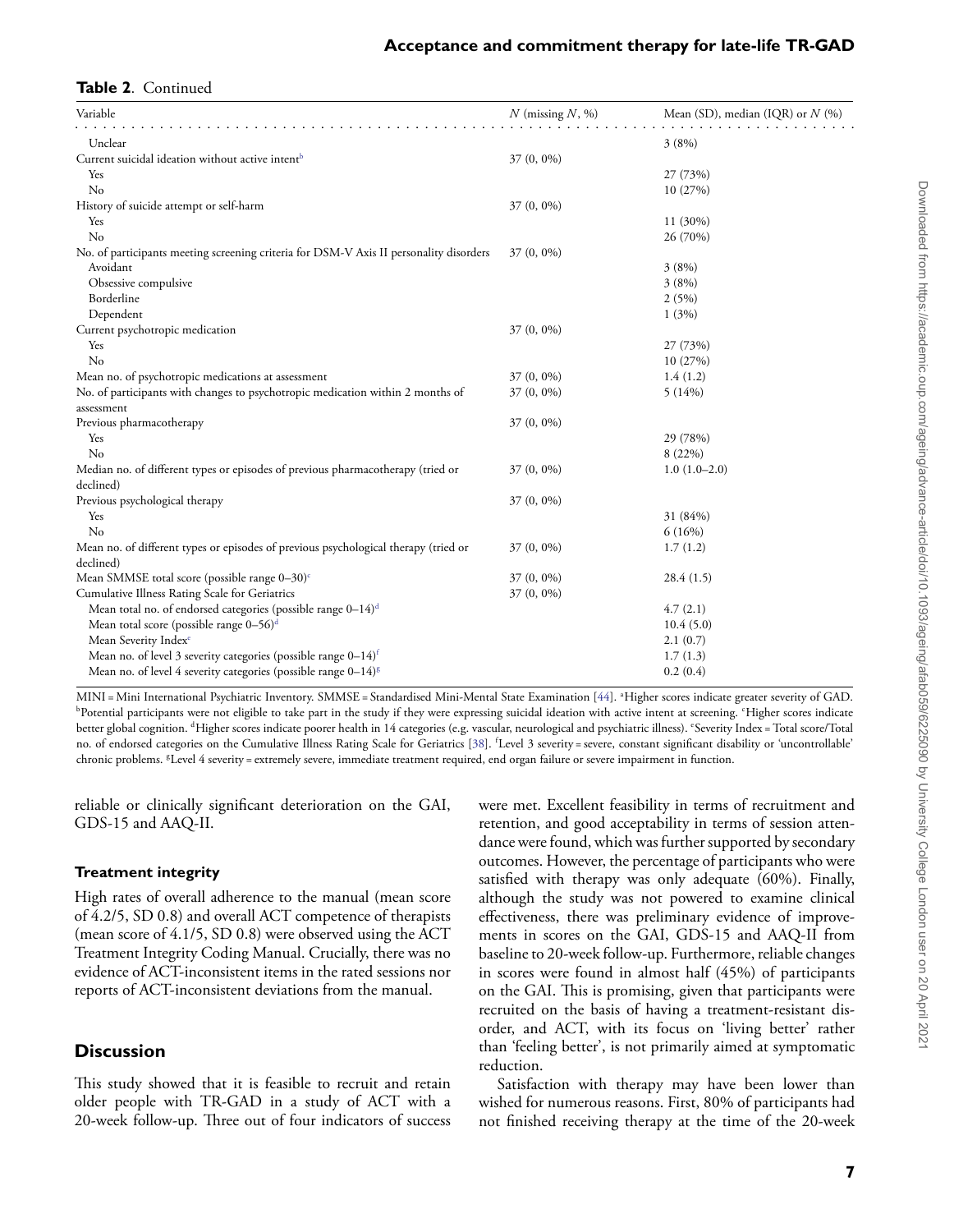| Baseline                                                     |    | 20-week follow-up |                  | Analysis of change <sup>e</sup> |                  | Linear mixed model <sup>f</sup>            |    |                                            |
|--------------------------------------------------------------|----|-------------------|------------------|---------------------------------|------------------|--------------------------------------------|----|--------------------------------------------|
| Outcome<br>measure                                           | N  | Mean (SD)         | $\boldsymbol{N}$ | Mean (SD)                       | $\boldsymbol{N}$ | Estimated<br>change<br>$(95\% \text{ CI})$ | N  | Estimated<br>change<br>$(95\% \text{ CI})$ |
| <b>GAI</b><br>(possible<br>range $0-20$ <sup>a</sup>         | 34 | 15.8(4.1)         | 30               | 13.8(5.1)                       | 29               | $-2.62$<br>$(-4.28)$ to<br>$-0.96$         | 35 | $-2.30$<br>$(-3.83)$ to<br>$-0.76$         |
| <b>PSWQ</b><br>(possible)<br>range<br>$16 - 80$ <sup>b</sup> | 34 | 64.4 (10.6)       | 29               | 61.9(11.5)                      | 28               | $-4.64$<br>$(-9.72)$ to<br>0.43)           | 35 | $-3.05$<br>$(-7.73)$ to<br>1.63)           |
| $GDS-15$<br>(possible)<br>range $0-15$ <sup>c</sup>          | 34 | 9.82(3.21)        | 30               | 7.83(4.04)                      | 29               | $-2.10$<br>$(-3.49)$ to<br>$-0.72$         | 35 | $-2.04$<br>$(-3.31)$ to<br>$-0.77$         |
| AAQ-II<br>(possible)<br>range<br>$(7-49)^d$                  | 34 | 34.4(8.0)         | 30               | 30.6 (10.3)                     | 29               | $-4.07$<br>$(-7.63)$ to<br>$-0.51)$        | 35 | $-3.93$<br>$(-7.16)$<br>$-0.70$            |

<span id="page-7-0"></span>

| Table 3. Estimated change in mental health outcome measures between baseline and 20-week follow-up |  |  |  |  |  |  |  |
|----------------------------------------------------------------------------------------------------|--|--|--|--|--|--|--|
|----------------------------------------------------------------------------------------------------|--|--|--|--|--|--|--|

SD = standard deviation. GAI = Geriatric Anxiety Inventory. PSWQ = Penn State Worry Questionnaire. GDS-15 = Geriatric Depression Scale-15. AAQ-II = Acceptance and Action Questionnaire-II. <sup>a</sup>Higher scores indicate greater anxiety. <sup>b</sup>Higher scores indicate greater worry. <sup>c</sup>Higher scores indicate greater depression. <sup>d</sup>Higher scores indicate greater psychological inflexibility. °Only includes participants with data at both timepoints. <sup>f</sup>Includes participants with data at either timepoint or both.

<span id="page-7-1"></span>

| Table 4. Reliable change and clinically significant changes in participants with data at baseline and 20-week follow-up ( $n = 29$ ) |  |  |  |
|--------------------------------------------------------------------------------------------------------------------------------------|--|--|--|
|                                                                                                                                      |  |  |  |

| Outcome measure                           | Clinically significant<br>deterioration | Reliable deterioration | No reliable change | Reliable improvement | Clinically significant<br>improvement |
|-------------------------------------------|-----------------------------------------|------------------------|--------------------|----------------------|---------------------------------------|
| Geriatric Anxiety<br>Inventory            | $0(0\%)$                                | 1(3%)                  | 15 (52%)           | 13 (45%)             | 6(21%)                                |
| Geriatric Depression<br>Scale-15          | $0(0\%)$                                | $0(0\%)$               | 22 (76%)           | 7(24%)               | 5(17%)                                |
| Action and Acceptance<br>Questionnaire-II | $0(0\%)$                                | $3(10\%)$              | 19 (66%)           | 7(24%)               | $4(14\%)$                             |

Clinically significant improvement = improvement from pre-treatment that meets both Reliable Change Index (RCI) *and* Clinically Significant Change (CSC) criteria (i.e. a reliable change that is also clinically significant). Reliable improvement = improvement from pre-treatment that meets RCI, but *not* CSC criteria (i.e. a reliable change that is not clinically significant). No reliable change = the magnitude of any change following treatment is within the expected range due to measurement error. Reliable deterioration = deterioration from pre-treatment that meets RCI, but *not* CSC criteria (i.e. a reliable change that is not clinically significant). Clinically significant deterioration = deterioration from pre-treatment that meets both RCI *and* CSC criteria (i.e. a reliable change that is also clinically significant). Established norms for clinical and non-clinical populations (means and standard deviations), estimates of reliability (Cronbach's alpha) and cut-off scores (indicating 'recovery') used to calculate reliable and clinically significant changes are listed in Appendix 3, available in *Age and Ageing* online.

follow-up. Satisfaction may have been higher if participants had finished receiving therapy by this point. This suggests that completing up to 16 sessions in 20 weeks was not feasible, and that a longer time interval is necessary. Second, there is no set definition of what constitutes 'satisfactory' on the satisfaction with therapy subscale and so this was defined as a total score of  $\geq$ 21/30. If a criterion of  $\geq$ 18/30 had been chosen, which corresponds to a 'neutral' rating on all items (i.e. the lowest limit of 'satisfactory'), then 70% of participants would have rated the therapy as 'satisfactory'. Third, qualitative feedback from participants and therapists indicated that some participants struggled with the aim of ACT to live as best a life as possible with worry and anxiety, rather than trying to change or get rid of this. Some participants reported they had been struggling with worry for many years, and some continued to demonstrate fusion with beliefs about their ability to change (e.g. due

to age), as well as strong attachment to self-narratives (e.g. 'I've always been a worrier'). This indicates that the intervention may require further refinement, such as (i) examining participants' expectations about therapy and motivation to change from the outset (e.g. the degree to which they are wanting to get rid of anxiety); (ii) more frequently revisiting the workability of control strategies and beliefs about the self (e.g. looking at how well strategies for getting rid of anxiety are helping the person to live their life in service of their values); and (iii) including more exercises and metaphors that facilitate acceptance rather than avoidance of uncomfortable experiences and explicitly linking this to values-driven behaviour. Other factors that may influence satisfaction with therapy include treatment credibility and treatment adherence. Both of these factors were found to predict treatment satisfaction in an RCT of CBT vs. enhanced usual care for older people with GAD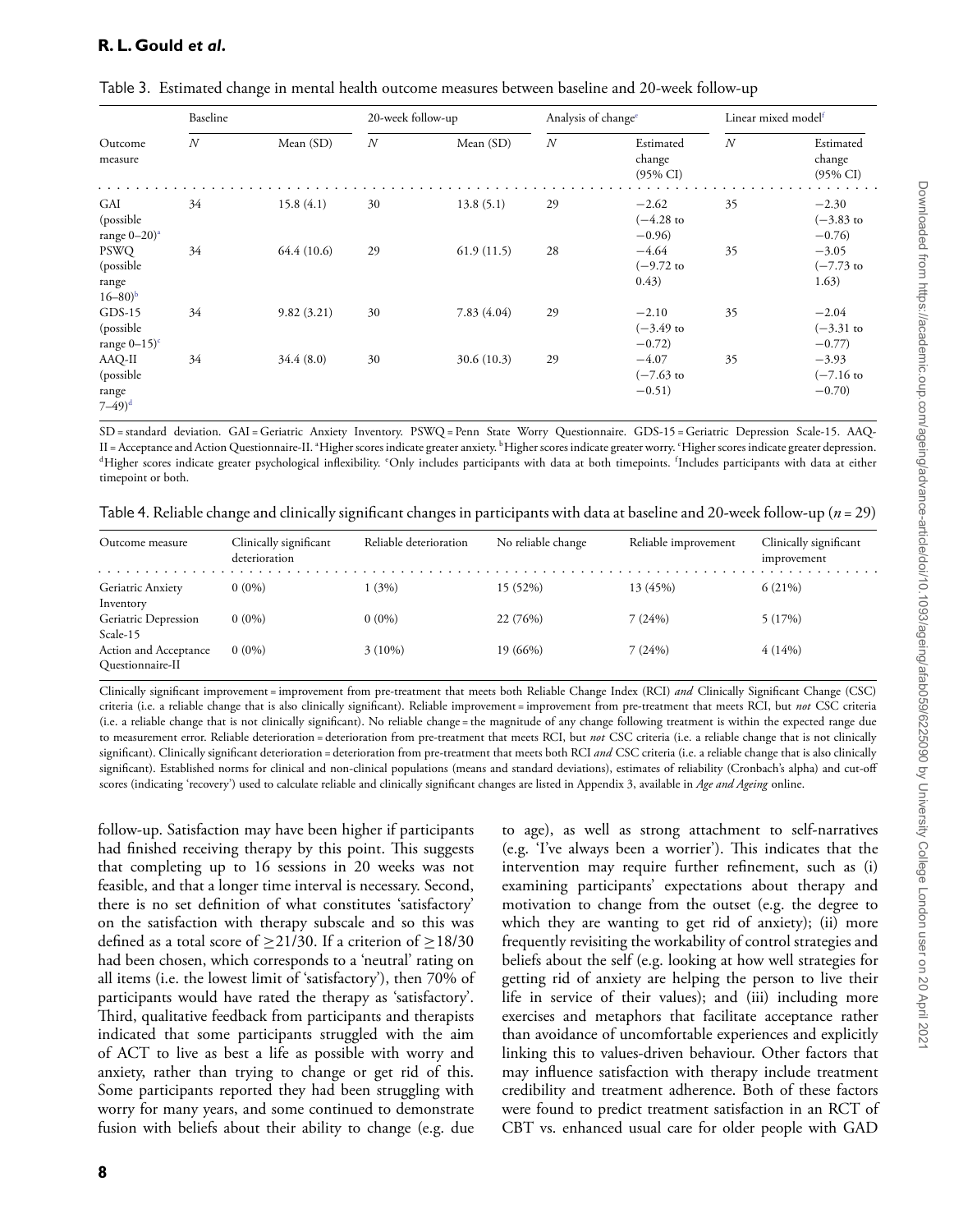[\[27\]](#page-9-26), and thus should be explored further in any larger-scale study of ACT for TR-GAD.

Only a handful of studies have examined ACT in older people. The majority have examined chronic pain [\[28–](#page-9-27)[31\]](#page-9-28), with the remainder focusing on GAD [\[14\]](#page-9-13), veterans with depression [\[32\]](#page-10-3), and those living in long-term care facilities [\[33\]](#page-10-4). A preliminary RCT of ACT vs. CBT for older people with GAD  $(n = 16)$  reported pre–post improvements in worry and depressive symptoms, but not anxiety [\[14\]](#page-9-13). Improvements in depression were observed in an observational study of ACT for older veterans with depression  $(n=76)$  in a routine clinical setting [\[32\]](#page-10-3). Finally, a pilot RCT of ACT vs. wait-list control for older people with symptoms of depression and/or anxiety living in long-term care facilities  $(n = 41)$  reported significantly lower depression but not anxiety scores following ACT [\[33\]](#page-10-4). Our findings of pre–post improvements in depressive and anxiety symptoms are consistent with these previous studies. Overall, these findings suggest that ACT may have the potential to reduce symptoms of anxiety and depression and increase psychological flexibility in older people with TR-GAD.

Two observations with respect to participant characteristics merit further discussion. First, a bimodal distribution of age of GAD onset was found, with 35% of participants (*n* = 13) experiencing difficulties for 1–5 years and 35% experiencing difficulties for over 30 years. This mirrors other findings in working-age adults and older people with GAD [\[34–](#page-10-5)[36\]](#page-10-6). Whether there are differences in treatment response between these sub-populations should be explored further in a larger study given that higher rates of psychiatric comorbidity have been reported in older people with an earlier compared to later GAD onset [\[34\]](#page-10-5), and psychiatric comorbidity is associated with poorer treatment response in GAD [\[37\]](#page-10-7). Second, psychiatric and medical comorbidity was common, with 81% of participants (*n* = 30) meeting criteria for one or more comorbid mental health disorders, 73% (*n* = 27) reporting suicidal ideation without active intent, and 78% (*n* = 29) reporting severe problems in at least one category on the Cumulative Illness Rating Scale for Geriatrics [\[38\]](#page-10-2). While these rates may seem high, they are unsurprising given that medical and psychiatric comorbidities are associated with poor treatment response in anxiety disorders [\[39\]](#page-10-8) and strong associations have been reported between GAD and suicidal ideation, even after controlling for psychiatric comorbidity [\[40–](#page-10-9)[42\]](#page-10-10).

To our knowledge, this is the first study to report the acceptability, feasibility and preliminary estimates of the effectiveness of a psychological intervention developed specifically for older people with TR-GAD. However, there are a few limitations of the study. First, the majority of participants were White women in their 60s/70s, and so the results cannot be generalised to a broader population. Second, participants were only recruited from urban and suburban areas within London, UK, further limiting external validity. Third, as outcome measures were only assessed at 0 and 20 weeks, it is uncertain whether any gains were

maintained or further gains made beyond 20 weeks. Finally, as this was an uncontrolled feasibility study (and hence any changes in outcomes could be due to non-specific therapeutic factors such as social support or spontaneous recovery), findings on mental health outcomes should be interpreted with caution.

## **Conclusions**

There was excellent evidence of feasibility and good evidence of acceptability of ACT for older people with TR-GAD. However, satisfaction with therapy scores suggested that further refinement of the intervention may be necessary. There was preliminary evidence of improvements in anxiety, depression and psychological flexibility, with some participants showing clinically meaningful change. Overall, findings suggest that a fully powered RCT to evaluate the clinical and cost-effectiveness of ACT for older people with TR-GAD is warranted.

**Supplementary Data:** [Supplementary data](https://academic.oup.com/ageing/article-lookup/doi/10.1093/ageing/afab059#supplementary-data) mentioned in the text are available to subscribers in *Age and Ageing* online.

**Acknowledgements:** We would like to thank the participants who took part in the study, and clinicians who made referrals to the study. We would also like to thank our Patient and Public Involvement collaborator and members of our Service User Advisory Group who attended meetings, provided invaluable advice and guidance about key issues, reviewed themes in qualitative data analyses, contributed to the development and revision of the intervention manual and provided feedback on study materials and the final study results. Finally, we would like to thank the North Thames Clinical Research Network and the South London Clinical Research Network for their support in conducting the study. We would like to thank the United Kingdom National Institute of Health Research (NIHR) Health Technology Assessment Programme for funding this study. We would also like to thank the following National Health Service (NHS) Trusts for providing funding for excess treatment costs to cover therapist training, supervision and intervention delivery: South London and Maudsley NHS Foundation Trust, Barnet, Enfield and Haringey Mental Health NHS Trust, Camden and Islington NHS Foundation Trust, Whittington Health NHS Trust, and North East London NHS Foundation Trust.

#### **Declaration of Conflicts of Interest:** None.

**Declaration of Sources of Funding:** This work was supported by the National Institute for Health Research (NIHR) Health Technology Assessment Programme (grant number 15/161/05). The views expressed are those of the authors and not necessarily those of the National Health Service (NHS), the NIHR or the Department of Health and Social Care. The Funder commissioned the research and had an initial role in stipulating brief details about the study design but was otherwise not involved in study design, execution, analysis, interpretation or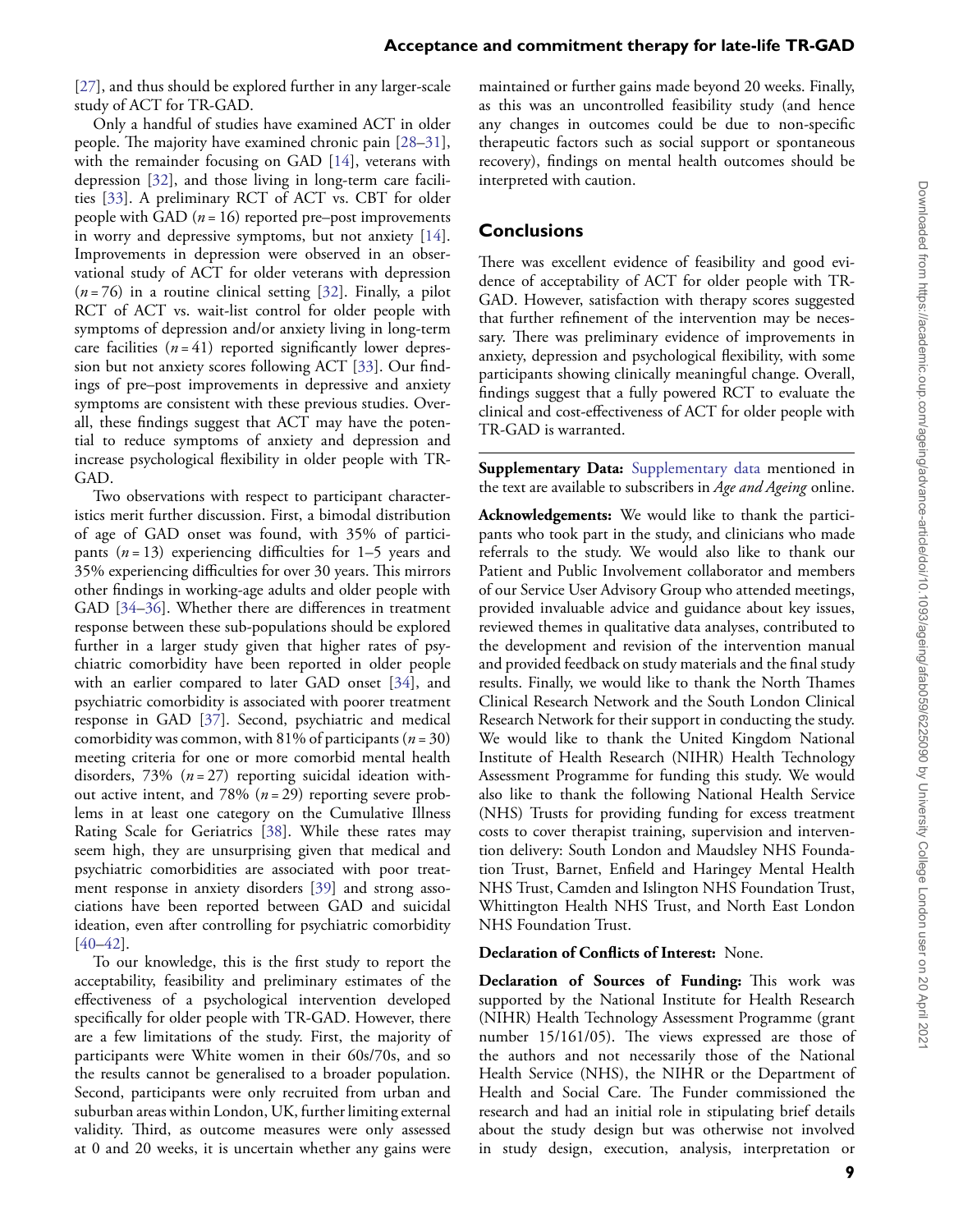manuscript preparation. Authors were supported by the NIHR Biomedical Research Centre at University College Hospitals London and South London and Maudsley NHS Trust.

# **References**

- <span id="page-9-0"></span>**1.** Wolitzky-Taylor KB, Castriotta N, Lenze EJ *et al.* Anxiety disorders in older adults: a comprehensive review. Depress Anxiety 2010; 27: 190–211.
- <span id="page-9-1"></span>**2.** American Psychiatric Association. Diagnostic and Statistical Manual of Mental Disorders. 4th edition. Washington, DC: American Psychiatric Association, 2000.
- <span id="page-9-2"></span>**3.** Lenze EJ, Mulsant BH, Mohlman J *et al.* Generalized anxiety disorder in late life: lifetime course and comorbidity with major depressive disorder. Am J Geriatr Psychiatry Off J Am Assoc Geriatr Psychiatry 2005; 13: 77–80.
- <span id="page-9-3"></span>**4.** Porensky EK, Dew MA, Karp JF *et al.* The burden of latelife generalized anxiety disorder: effects on disability, healthrelated quality of life, and healthcare utilization. Am J Geriatr Psychiatry Off J Am Assoc Geriatr Psychiatry 2009; 17: 473–82.
- <span id="page-9-4"></span>**5.** Cairney J, Corna LM, Veldhuizen S *et al.* Comorbid depression and anxiety in later life: patterns of association, subjective well-being, and impairment. Am J Geriatr Psychiatry Off J Am Assoc Geriatr Psychiatry 2008; 16: 201–8.
- <span id="page-9-5"></span>**6.** Lawrence V, Kimona K, Howard RJ *et al.* Optimising the acceptability and feasibility of acceptance and commitment therapy for treatment-resistant generalised anxiety disorder in older adults. Age Ageing 2019; 48: 741–50.
- <span id="page-9-6"></span>**7.** Lanouette NM, Stein MB. Advances in the management of treatment-resistant anxiety disorders. Focus 2010; 8: 501–24.
- <span id="page-9-7"></span>**8.** Barton S, Karner C, Salih F *et al.* Clinical effectiveness of interventions for treatment-resistant anxiety in older people: a systematic review. Health Technol Assess (Winch Eng) 2014; 18: 1–59 v–vi.
- <span id="page-9-8"></span>**9.** Kishita N, Laidlaw K. Cognitive behaviour therapy for generalized anxiety disorder: is CBT equally efficacious in adults of working age and older adults? Clin Psychol Rev 2017; 52: 124–36.
- <span id="page-9-9"></span>**10.** Hayes S, Strosahl K, Wilson K. Acceptance and Commitment Therapy: An Experiential Approach to Behavior Change. New York: The Guilford Press, 1999.
- <span id="page-9-10"></span>**11.** Hann KEJ, LM MC. A systematic review of randomized controlled trials of acceptance and commitment therapy for adults with chronic pain: outcome domains, design quality, and efficacy. J Contextual Behav Sci 2014; 3: 217–27.
- <span id="page-9-11"></span>**12.** A-Tjak JGL, Davis ML, Morina N *et al.* A meta-analysis of the efficacy of acceptance and commitment therapy for clinically relevant mental and physical health problems. Psychother Psychosom 2015; 84: 30–6.
- <span id="page-9-12"></span>**13.** Isaacowitz DM, Seligman MEP. Cognitive style predictors of affect change in older adults. Int J Aging Hum Dev 2002; 54: 233–53.
- <span id="page-9-13"></span>**14.** Weissman MM, Markowitz JC, Klerman GL. Comprehensive Guide to Interpersonal Psychotherapy. New York: Basic Books, 2000.
- <span id="page-9-14"></span>**15.** Wetherell JL, Afari N, Ayers CR *et al.* Acceptance and commitment therapy for generalized anxiety disorder in older adults: a preliminary report. Behav Ther 2011; 42: 127–34.
- <span id="page-9-15"></span>**16.** Sheehan DV, Lecrubier Y, Sheehan KH *et al.* The Mini-International Neuropsychiatric Interview (M.I.N.I.): the development and validation of a structured diagnostic psychiatric interview for DSM-IV and ICD-10. J Clin Psychiatry 1998; 59: 22–33 quiz 34-57.
- <span id="page-9-16"></span>**17.** First M, Gibbon M, Spitzer R *et al.* Structured Clinical Interview for DSM-IV Axis II Personality Disorders (SCID-II). Washington, DC: American Psychiatric Press, 1997.
- <span id="page-9-17"></span>**18.** Spitzer RL, Kroenke K, Williams JBW *et al.* A brief measure for assessing generalized anxiety disorder: the GAD-7. Arch Intern Med 2006; 166: 1092–7.
- <span id="page-9-18"></span>**19.** Plumb JC, Vilardaga R. Assessing treatment integrity in acceptance and commitment therapy: strategies and suggestions. Int J Behav Consult Ther 2010; 6: 263–95.
- <span id="page-9-19"></span>**20.** Oei TPS, Green AL. The satisfaction with therapy and therapist scale-revised (STTS-R) for group psychotherapy: psychometric properties and confirmatory factor analysis. Prof Psychol Res Pract 2008; 39: 435–42.
- <span id="page-9-20"></span>**21.** Pachana NA, Byrne GJ, Siddle H *et al.* Development and validation of the geriatric anxiety inventory. Int Psychogeriatr 2007; 19: 103–14.
- <span id="page-9-21"></span>**22.** Meyer TJ, Miller ML, Metzger RL *et al.* Development and validation of the Penn State worry questionnaire. Behav Res Ther 1990; 28: 487–95.
- <span id="page-9-22"></span>**23.** Yesavage JA, Brink TL, Rose TL *et al.* Development and validation of a geriatric depression screening scale: a preliminary report. J Psychiatr Res 1982; 17: 37–49.
- <span id="page-9-23"></span>**24.** Bond FW, Hayes SC, Baer RA *et al.* Preliminary psychometric properties of the acceptance and action questionnaire–II: a revised measure of psychological inflexibility and experiential avoidance. Behav Ther 2011; 42: 676–88.
- <span id="page-9-24"></span>**25.** Morley S, Dowzer C. Manual for the leeds reliable change indicator: simple excel (tm) applications for the analysis of individual patient and group data. 2014. Published online. Available at [https://dclinpsych.leeds.ac.uk/wp-content/uploa](https://dclinpsych.leeds.ac.uk/wp-content/uploads/sites/26/2018/09/Manual-for-Leeds-RCI-CSC-calculators.pdf) [ds/sites/26/2018/09/Manual-for-Leeds-RCI-CSC-calculato](https://dclinpsych.leeds.ac.uk/wp-content/uploads/sites/26/2018/09/Manual-for-Leeds-RCI-CSC-calculators.pdf) [rs.pdf.](https://dclinpsych.leeds.ac.uk/wp-content/uploads/sites/26/2018/09/Manual-for-Leeds-RCI-CSC-calculators.pdf)
- <span id="page-9-25"></span>**26.** Teare MD, Dimairo M, Shephard N *et al.* Sample size requirements to estimate key design parameters from external pilot randomised controlled trials: a simulation study. Trials 2014; 15: 264.
- <span id="page-9-26"></span>**27.** Hundt NE, Armento ME, Porter B *et al.* Predictors of treatment satisfaction among older adults with anxiety in a primary care psychology program. Eval Program Plann 2013; 37: 58–63.
- <span id="page-9-27"></span>**28.** Alonso MA, López A, Losada A *et al.* Acceptance and commitment therapy and selective optimization with compensation for older people with chronic pain: a pilot study. Behav Psychol Psicol Conduct Rev Int Clínica Salud 2013; 21: 59–79.
- **29.** Alonso-Fernández M, López-López A, Losada A *et al.* Acceptance and commitment therapy and selective optimization with compensation for institutionalized older people with chronic pain. Pain Med Malden Mass 2016; 17: 264–77.
- **30.** McCracken LM, Jones R. Treatment for chronic pain for adults in the seventh and eighth decades of life: a preliminary study of acceptance and commitment therapy (ACT). Pain Med Malden Mass 2012; 13: 860–7.
- <span id="page-9-28"></span>**31.** Wetherell JL, Afari N, Rutledge T *et al.* A randomized, controlled trial of acceptance and commitment therapy and